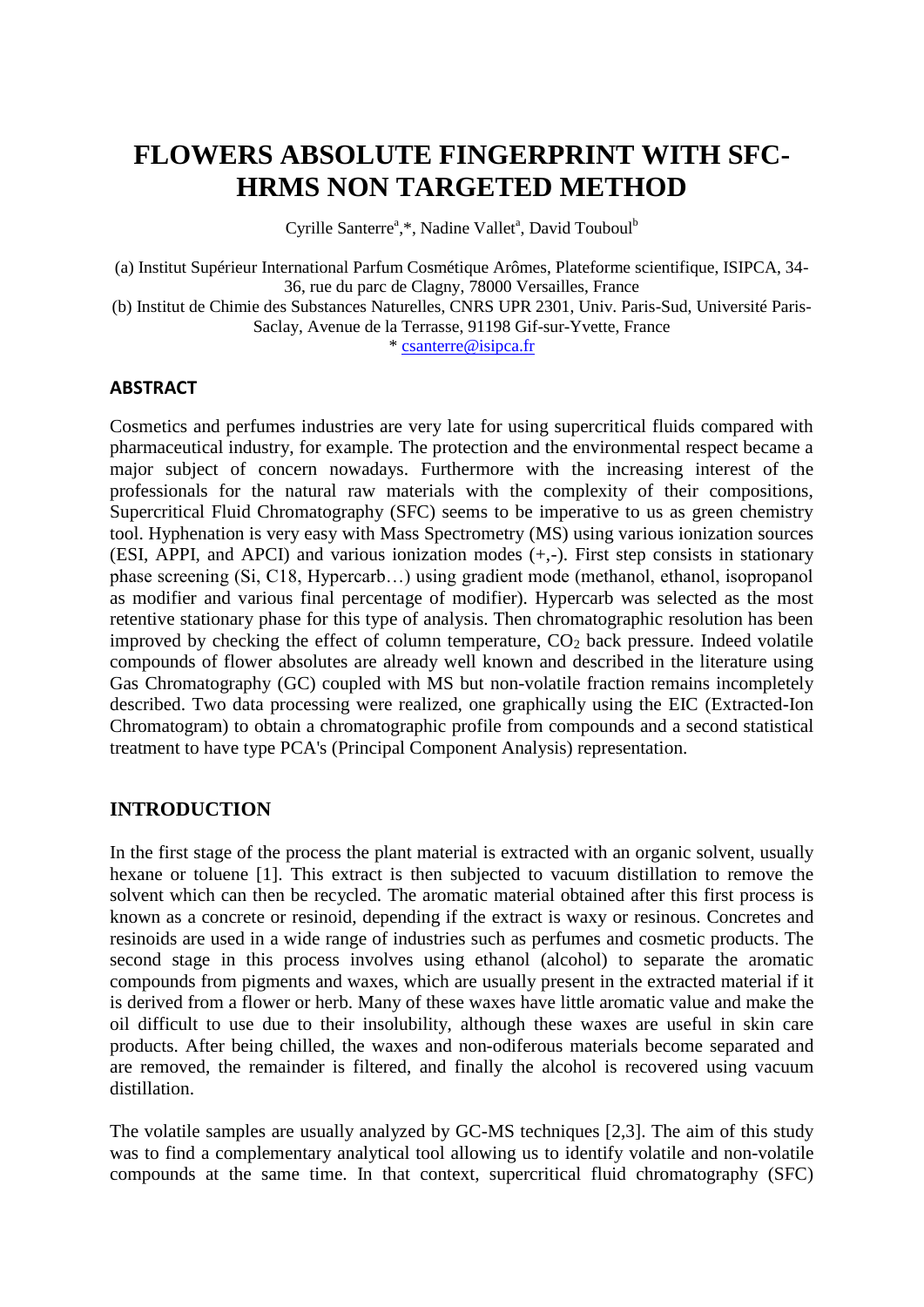seemed to be a perfect candidate. Supercritical fluids are obtained by increasing the pressure and temperature of a pure compound beyond the critical points. SF shows physical-chemical properties between a gas and a liquid and can interestingly replace hexane or heptane as eluent for chromatography.

# **MATERIALS AND METHODS**

## **Samples**

Seventeen flower absolutes were kindly provided by different suppliers. Six *Jasminum grandiflorum* absolutes, four *Jasminum sambac* absolutes, two *Narcissus jonquilla*, two *Narcissus poeticus* absolutes and three *Lavandula angustifolia* absolutes. Ethanol (EtOH) was Ethanol Absolute for HPLC from Fisher Chemical.  $CO<sub>2</sub>$  was procured from AIR LIQUIDE (Purity  $CO_2 \geq 99.7$  %, Impurity  $H_2O \leq 200$  ppm v/v). Methanol (MeOH) was LC-grade Methanol from J.T. Baker.

## **Instrumentation and SFC–QTOF-MS conditions**

SFC experiments were performed on an Agilent 1260 Infinity Analytical System consisted of an SFC binary pump, a degasser, an SFC autosampler with 5 μL loop, an Aurora SFC Fusion ™ A5 module, a thermostatted column compartment. A quadrupole time-of-flight (Q-TOF) mass spectrometer (Q-TOF LC/MS 6540 series, Agilent Technologies) hyphenated with electrospray ionization (ESI), Atmospheric Pressure Photoionization (APPI) and Atmospheric Pressure Chemical Ionization (APPI) were used for high resolution measurement ( $R > 20000$ at *m/z* 922). The final operating source conditions for MS scan in APPI mode were as follows: the fragmentor voltage at 150 V, the capillary at 2000 V for positive mode and 1300 V for negative mode, the skimmer at 45 V, nitrogen was used as the drying (300 °C, 5 L/min) and nebulizing gas (55 psi). Before analysis internal calibration was carried out using ESI tuning mix (Agilent Technologies). The lock masses used for analysis were *m/z* 121.0508 (purine) and *m/z* 922.0097 (Hexakis(1H,1H,3H-perfluoropropoxy)phosphazene). Instrument control and data collection were carried out using MassHunter Workstation software (B06.01).

#### **Chromatographic conditions**

Gradient mobile phase system consisting of  $CO<sub>2</sub>$  (A) and ethanol (B) was applied at a flow rate of 1.5 mL/min. Run time of 30 min with a gradient elution: 0.0–20.0 min (2-30% B), 20.0–25.0 min (30% B), 25.0–26.0 min (30-2% B) and 26.0–30.0 min (2% B) was used. The column temperature was kept at 30 °C and the back-pressure was fixed at 150 bar. The injection volume was set as 1 µL. The final chromatographic separation was achieved on a Hypercarb column 100 mm  $\times$  2.1 mm, 3 µm (Thermo Fisher Scientific). For hyphenation with HRMS, LC-grade methanol was used as make-up solvent at a flow rate of 0.2 mL/min.

Samples were prepared at a concentration of 33 mg/mL in ethanol.

## **Statistical analysis**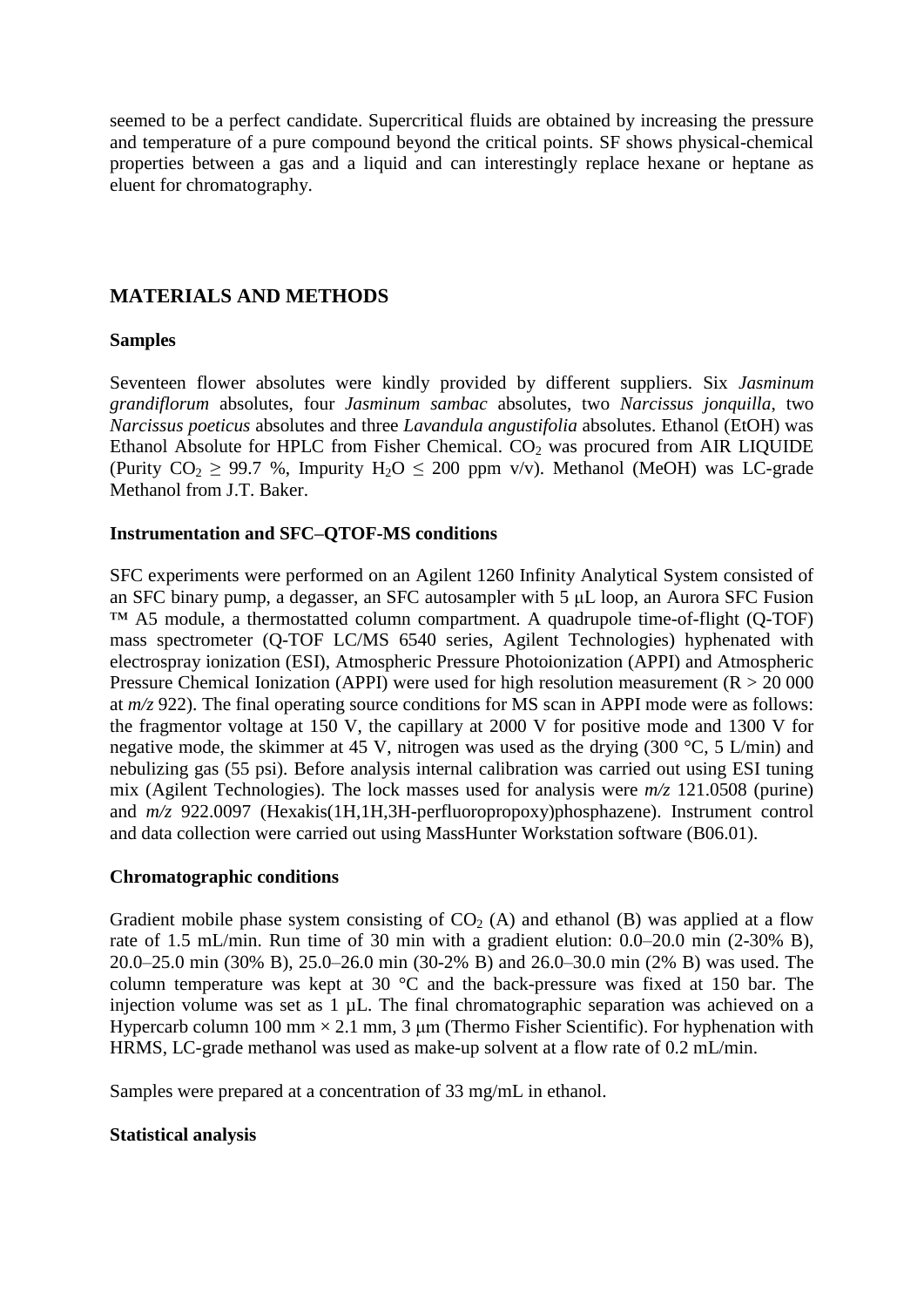All absolute samples were chemically profiled under the above analytical conditions. The fingerprints of 17 batches of absolute samples carried out in triplicate were investigated using Mass Profiler Professional (MPP\_GENESPRING 12.0) software from Agilent Technologies. Classification analysis by principal component analysis (PCA) was achieved using qualification data (*m/z* and retention time) from chromatographic peaks of each injection.

## **RESULTS**

#### **Chromatographic Profiling**

In order to generate the more exhaustive chromatographic profiling for each absolute, extraction ion chromatogram under the optimal extraction and chromatographic conditions were generated. More than 1000 *m/z* values were calculated based on common chemical families present in natural extracts (hydrocarbon, alcohol, ketone, amine, amide…) using Excel software with 9 to 24 carbons and 16 to 50 hydrogens; Oxygen or nitrogen were added to the formula to access oxidized or nitrogenized derivate. Finally proton was added or removed to calculate  $[M+H]^+$  or  $[M-H]^+$  and sodium was added to calculate  $[M+Na]^+$ . All the generated *m/z* values were introduced in Mass Hunter using EIC function to obtain specific profiles for each plant genus as shown in Fig.1.



Figure 1. Chromatogram using Extraction Ion Chromatogram (EIC) function for all calculated *m/z* values. Run time of 30 min with a gradient elution: 0.0–20.0 min (2-30% EtOH), 20.0–25.0 min (30% EtOH), 25.0–26.0 min (30-2% EtOH) and 26.0–30.0 min (2% EtOH) was used. The column temperature was kept at 30 °C, a flow rate of 1.5 mL/min. and the back-pressure was fixed at 150 bar : (a) *Lavandula angustifolia* absolute; (b) *Jasminum grandiflorum* absolute; (c) *Narcissus jonquilla* absolute; (d) *Jasminum sambac* absolute; (e) *Narcissus poeticus* absolute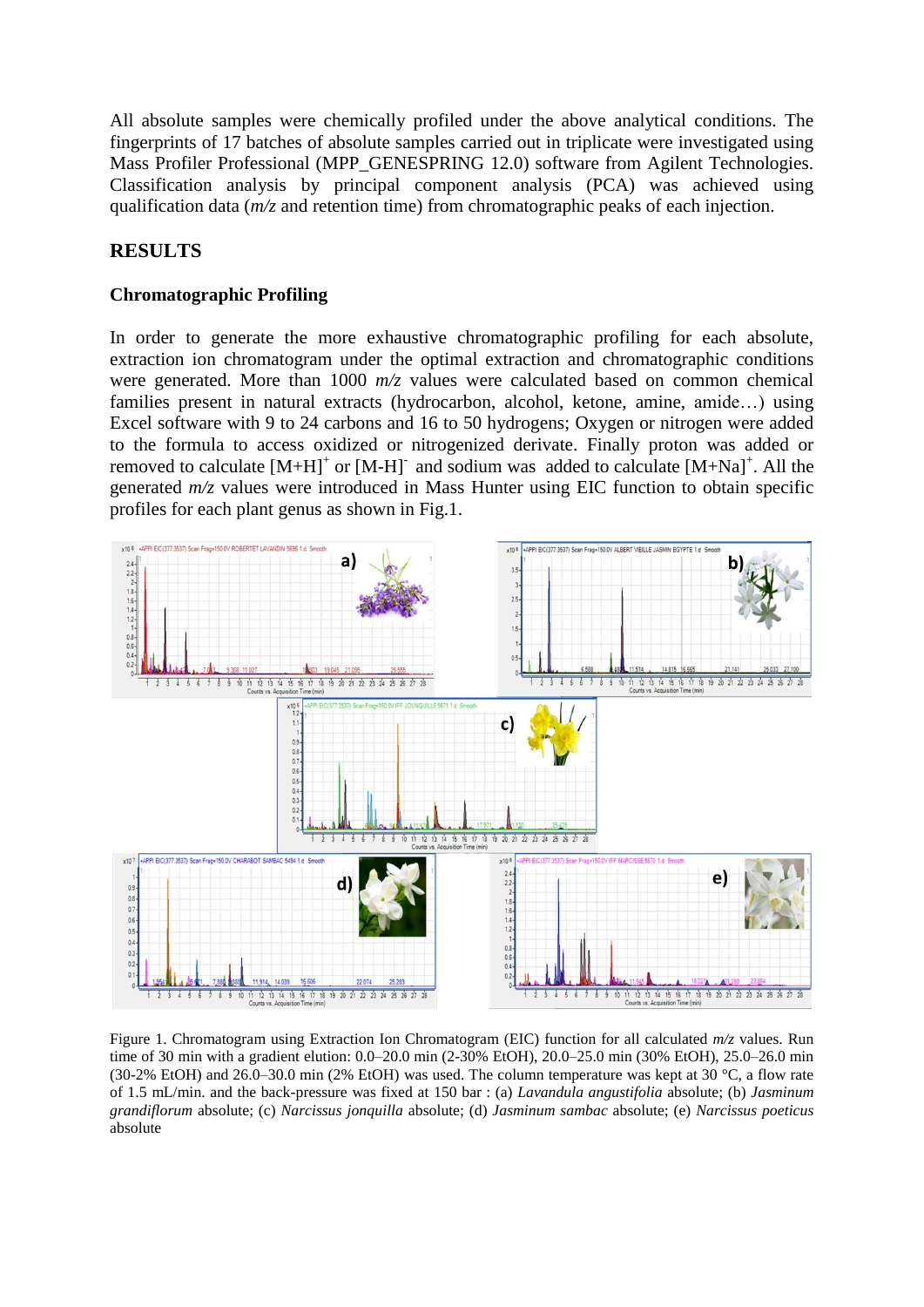The discrimination between each genus was easily accessible just looking at chromatographic profiles. Moreover several peaks appeared specific to each species inside the same genus and allowed us make the distinction between *Jasminum grandiflorum* and *jasminum sambac* absolutes for example as shown in green on Fig.2.





Figure 2. Chromatogram using Extraction Ion Chromatogram (EIC) function for all calculated *m/z* values. Run time of 30 min with a gradient elution: 0.0–20.0 min (2-30% EtOH), 20.0–25.0 min (30% EtOH), 25.0–26.0 min (30-2% EtOH) and 26.0–30.0 min (2% EtOH) was used. The column temperature was kept at 30 °C, a flow rate of 1.5 mL/min. and the back-pressure was fixed at 150 bar : (a) *Jasminum grandiflorum* absolute; (b) *Jasminum sambac* absolute

#### **Statistical analysis**

PCA, a commonly used unsupervised chemometric pattern recognition method, can provide classification and clustering of the samples [4]. From EIC chromatograms and using Mass Profiler Pro software from Agilent Technologies, it was possible to perform a multivariate analysis. In our case the PCA was used to discriminate the genus and the species of each plant according their chemical composition. Triplicates of each sample were employed showing that our method is reproducible (Fig. 3).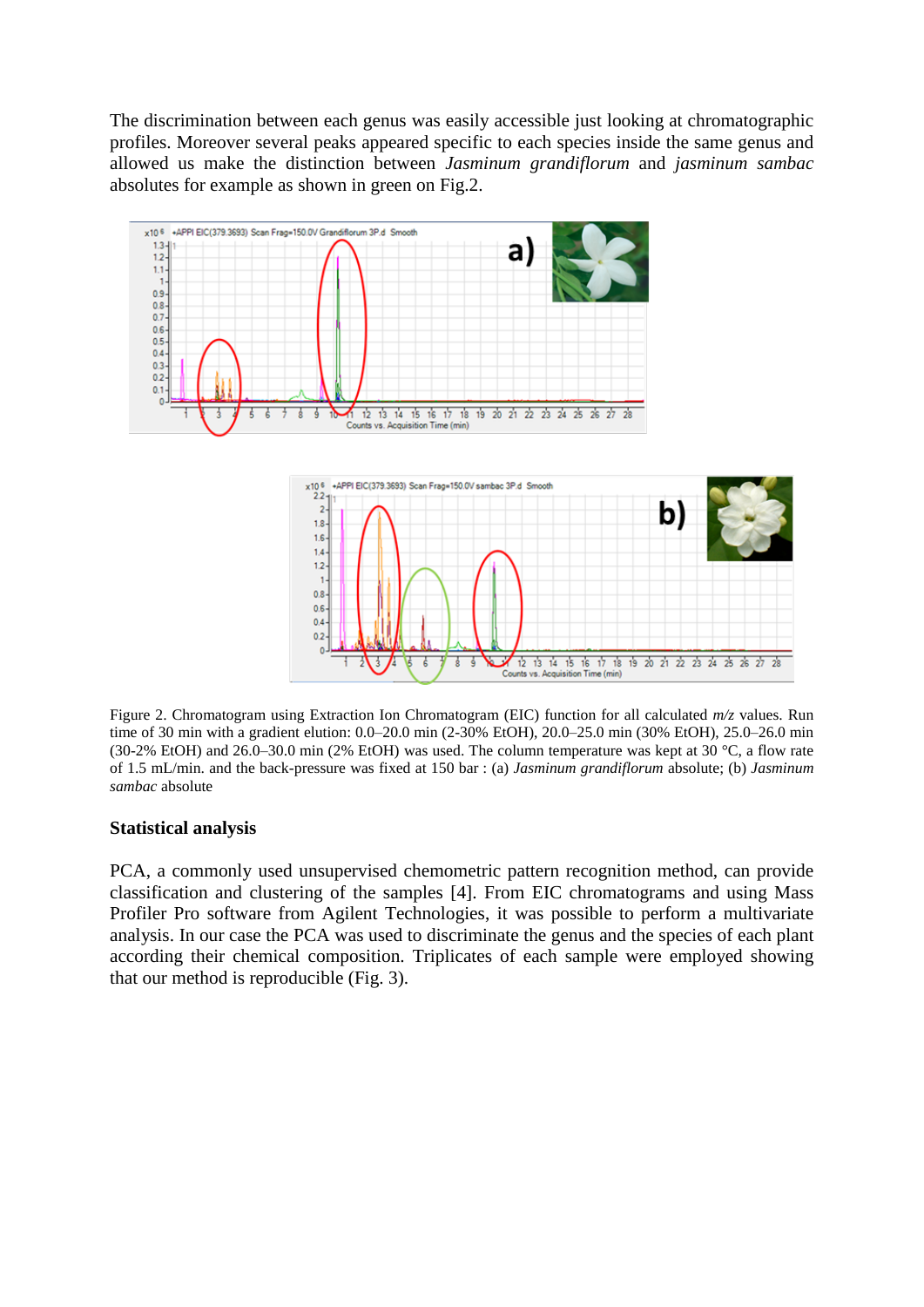

Figure 3. Chromatogram using Extraction Ion Chromatogram (EIC) function for all calculated *m/z* values. Run time of 30 min with a gradient elution: 0.0–20.0 min (2-30% EtOH), 20.0–25.0 min (30% EtOH), 25.0–26.0 min (30-2% EtOH) and 26.0–30.0 min (2% EtOH) was used. The column temperature was kept at 30 °C, a flow rate of 1.5 mL/min. and the back-pressure was fixed at 150 bar : three incetion of *Lavandula angustifolia* absolute

Regarding 3D PCA analysis Fig. 4., it was possible to discriminate species of the same genus for example *jasminum grandiflorum* from *jasminum sambac.*



Figure 4. Principal components analysis (PCA) of all injection by genus (5 dots). In grey: *Narcissus poeticus* absolute, blue: *Narcissus jonquilla* absolute, green : *Jasminum sambac* absolute, red : *Jasminum grandiflorum* absolute and brown : *Lavandula angustifolia* absolute. SFC-APPI-HRMS analysis gradient elution: 0.0–20.0 min (2-30% ethanol), 20.0–25.0 min (30% ethanol), 25.0–26.0 min (30-2% ethanol) and 26.0–30.0 min (2% ethanol),  $Hypercarb<sup>TM</sup>$  stationary phase.